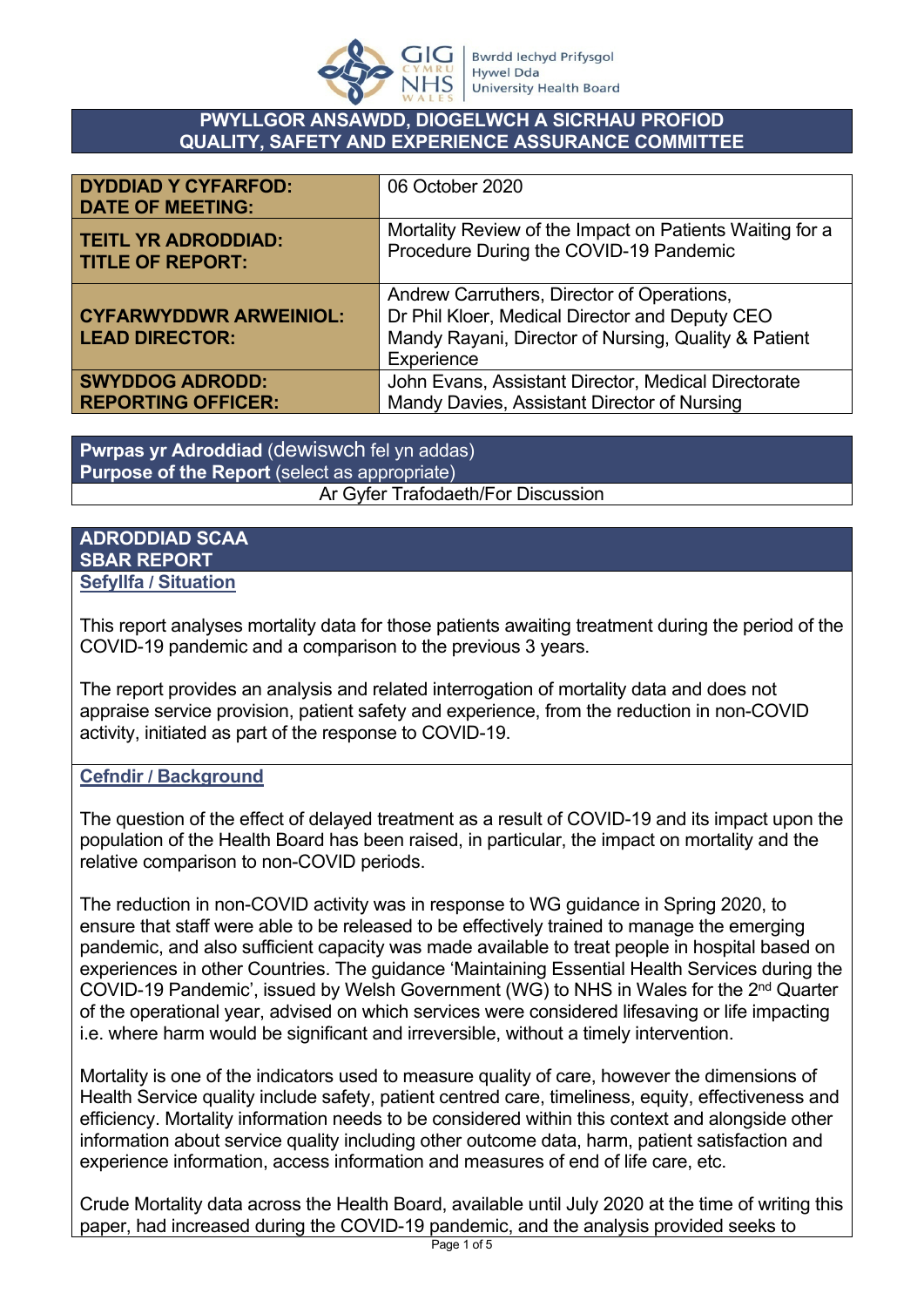assess the relationship between deaths in the community and those who are awaiting NHS treatment, and benchmark with other Health Board populations.

The breakdown of Referral to Treatment waiting times within the Health Board since the start of the COVID-19 pandemic is shown below. The number of patients waiting over 36 weeks has grown since March 2020 and has continued to increase up until at least September 2020.



#### Referral to treatment: 36 weeks

#### **Asesiad / Assessment**

In order to understand the wider context and impact on mortality within an acute setting, the number of inpatient deaths in the Health Board for January to August for the years 2017 to 2020 is shown below, and appears to follow relatively consistent trajectories each month over the last 4 years.

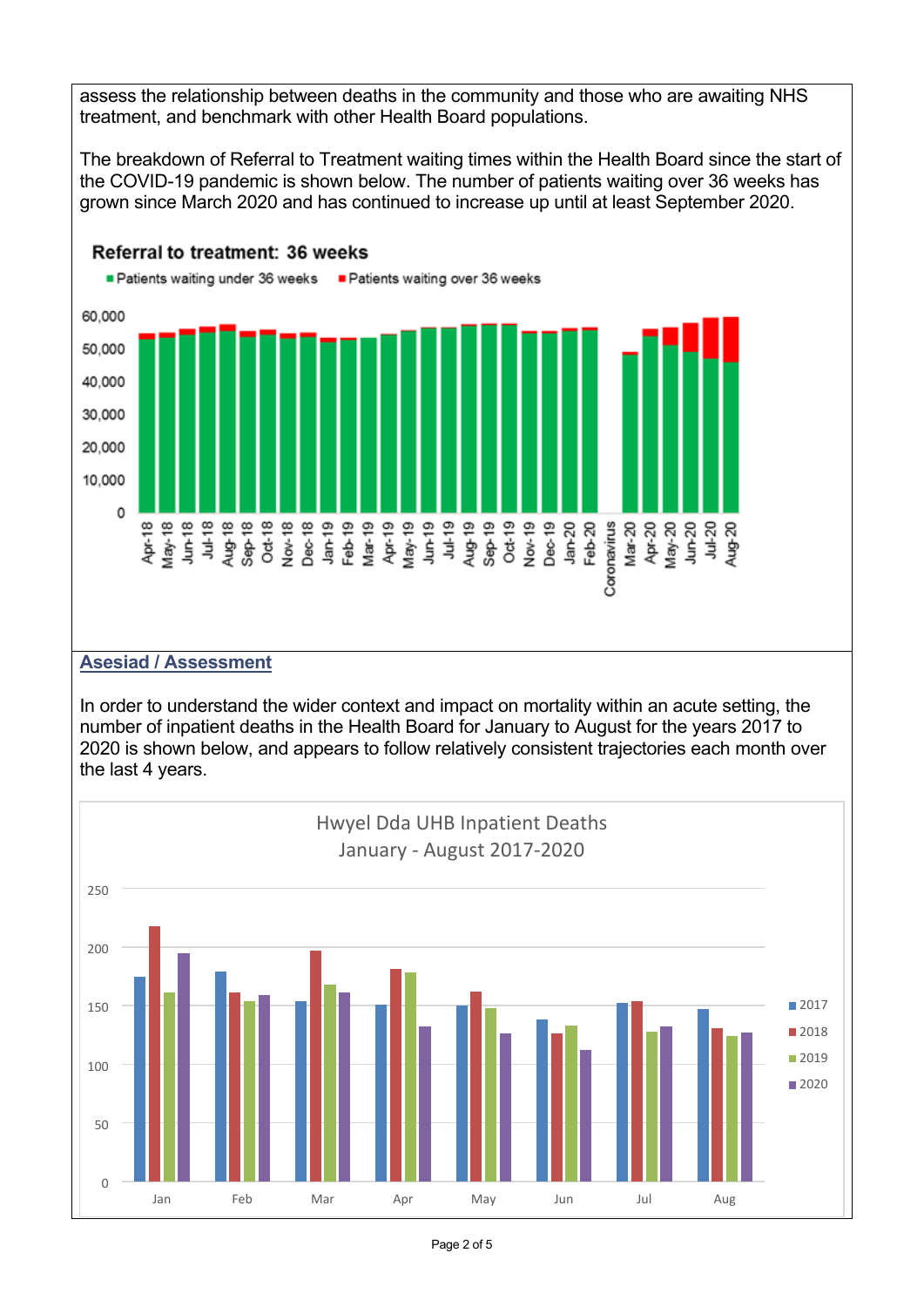The change in mortality rates (all deaths) since 2018, and the comparison between Hywel Dda UHB outcomes against the All Wales peer average, is shown in the graph below. It highlights a similar seasonal trend to the All Wales % mortality rate over this period, and also shows a significant increase in crude mortality from March 2020, with this then returning to a rate more consistent with previous years from July 2020. Notwithstanding the sharp increase over this period, the % mortality rate remained significantly lower than the All Wales average during March to July 2020.



The Crude Mortality rate for persons under 75 years old also follows a similar trend to the total mortality rates (all deaths) shown above, with a consistent increase within this cohort of patients from March 2020. The crude mortality trend follows a similar and consistently lower trajectory to the All Wales comparator.

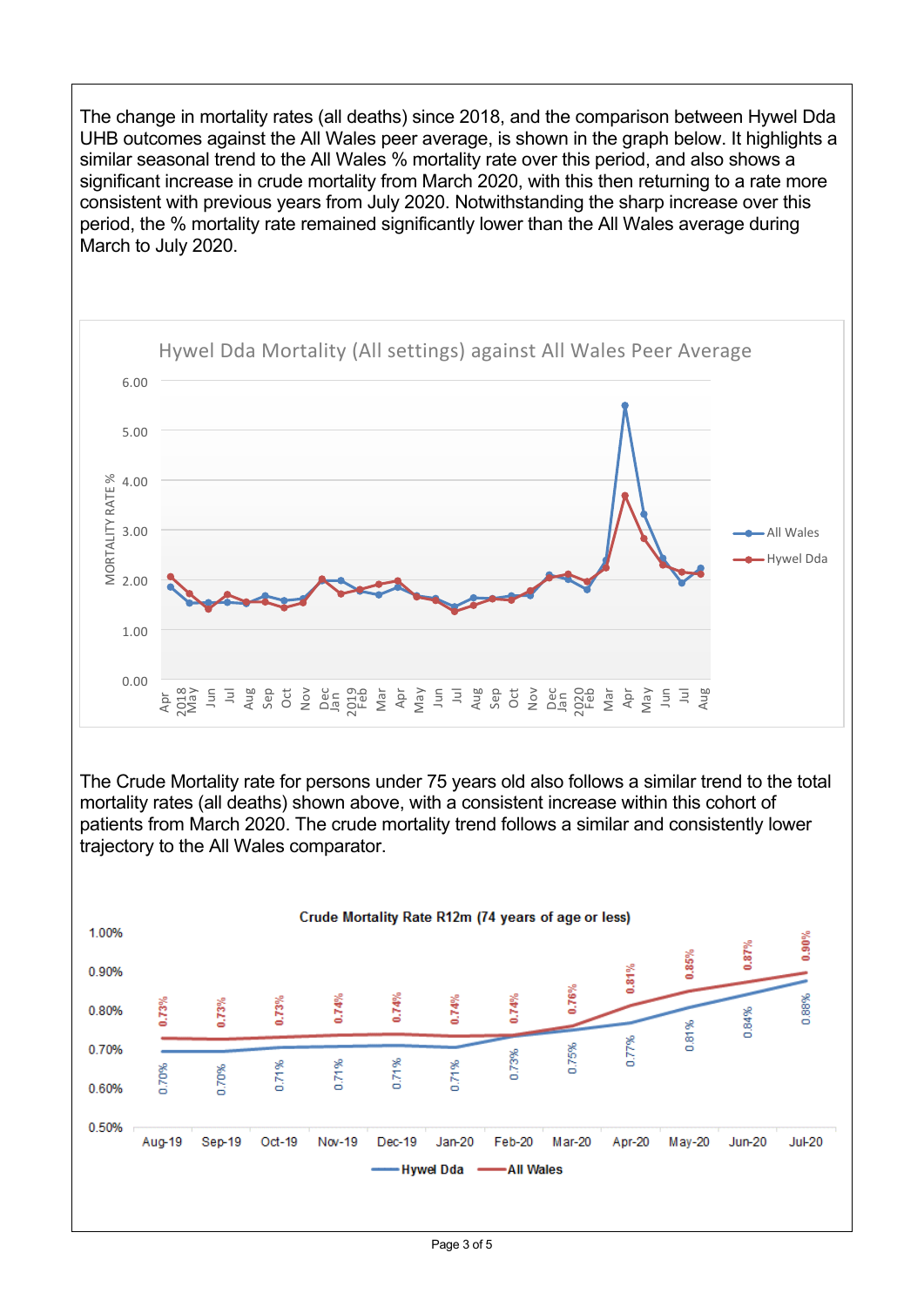# **Mortality of Patients Awaiting Treatment**

In order to understand the impact of the above increase in crude mortality upon those patients in the community awaiting treatment services, we have data matched those waiting at home (and those waiting in a community facility and in an inpatient setting for comparison purposes), with the database of patients waiting for a procedure. [Please note the matching of data to a procedure is not just relating to RTT but any patient who has died whilst on a waiting list for any treatment]. The graph below shows that community deaths have risen in Quarters 1 and 2 of 2020 but decreased in Quarter 3. Although there was an increase in April 2020, this is consistent with the rise in hospital and community facility deaths. In comparison with previous year's information, the increase in April 2020 is not significantly different to the levels seen in Quarter 1 in 2017 and similar (albeit smaller) trajectories in 2018 and 2019. [Please not that Quarter 3 2020 is not complete or fully coded at the time of writing]



# **What does this tell us so far?**

The analysis provided seeks to review the impact upon those waiting for treatment from a mortality perspective. It is limited to a mid-COVID pandemic review of crude mortality. To be able to gain a more informed picture of the impact on the population of Hywel Dda, a more triangulated piece of work will need to take place. The conclusions from the analysis are summarised below but will, in time as indicated above, need to be reviewed against patient outcome data, patient experience / carer feedback and a qualitative review of staff experience during the COVID-19 pandemic.

Findings:

- Monthly inpatient death numbers do not appear to vary to a great degree from the previous 3 years of data.
- The % mortality rate over all settings in Hywel Dda shows a significant increase between March – June 2020 but it is consistent with and lower than the All Wales average.
- The Crude Mortality rate for 74 year olds and under has increased from a running average of just above 0.70% prior to March 2020, to almost 0.88% in July 2020. This is however consistently lower the All Wales average.
- The number of deaths in the community (at home) increased during April 2020, which appears to be consistent with the total mortality statistics.